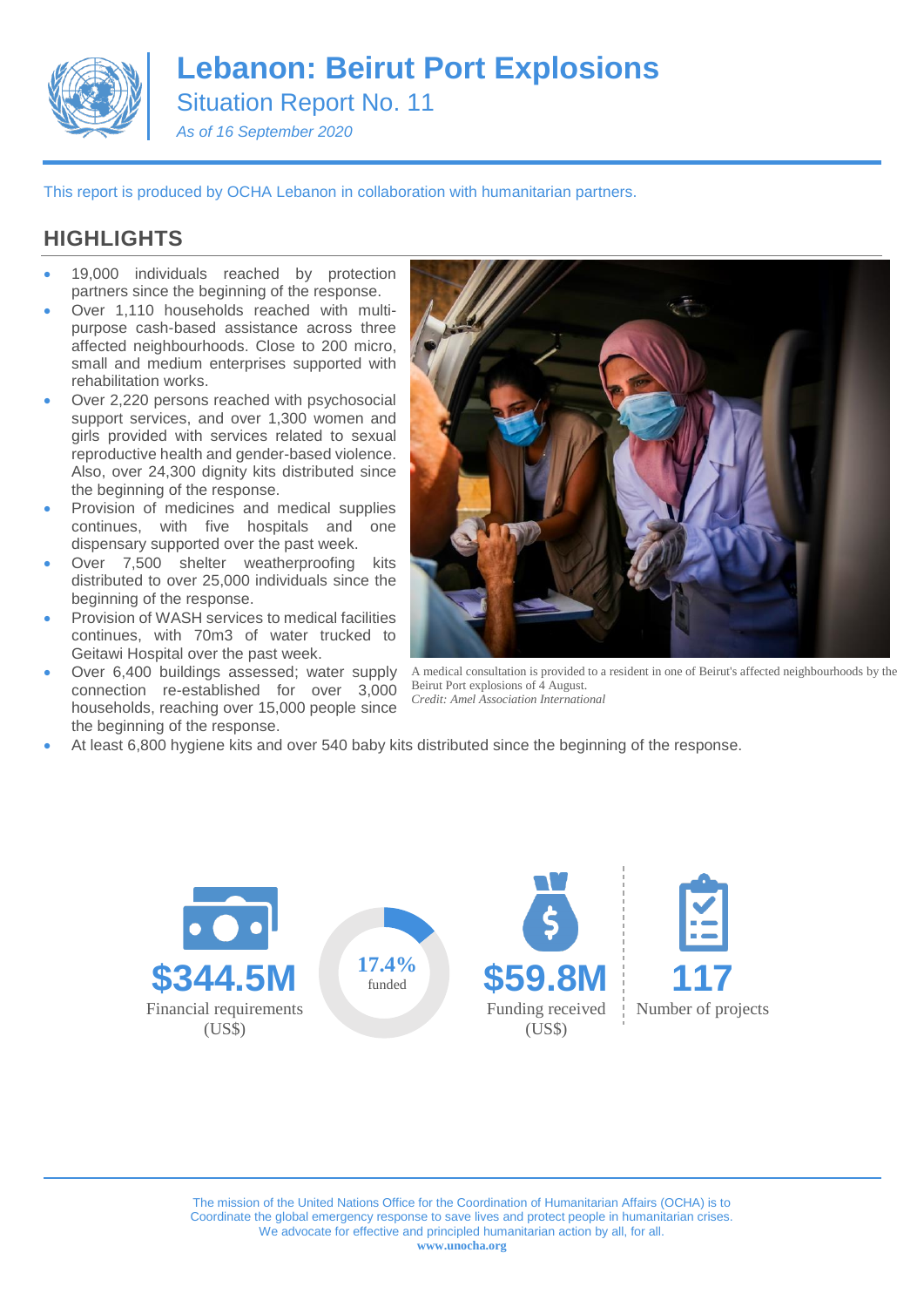## **SITUATION OVERVIEW**

In Lebanon, the emergency humanitarian response to the 4 August explosions in the Port of Beirut continues to adapt to the evolving needs of the affected communities, progressing now towards the medium-term interventions that will pave the way for longer-term recovery and reconstruction. Aid agencies remain focused on delivering assistance to the most vulnerable people.

The Port has played a key role in Beirut's history and economy. Situated at the center of the city, it is surrounded by some of Beirut's most important neighbourhoods. The dense residential areas of Gemmayzeh and Geitawi are located to the west and Mar Mikhael and Quarantina to the east; the latter being the Ottoman quarantine station that marks the point of arrival and settlement of several waves of [refugees](https://raseef22.com/article/1070677-karantina-city-outsiders) throughout the decades. This cluster of neighbourhoods hosts many of Lebanon's state and private services, including the electricity provider, a bus terminal and three major hospitals that were severely affected in the explosions.

With force equal to a 3.5-magnitude earthquake, the explosions had a devastating impact on peoples' living conditions and livelihoods, testing peoples' coping mechanisms and resulting in mounting protection concerns. Currently, shelter repairs, followed by food, cash and medication are the top priorities reported by residents affected by the explosions. Moreover, anecdotal evidence from food security partners points to an increasing number of people in need of food assistance in areas outside the immediate perimeter of concern related to the explosions. This supports highlighting the significant, pre-existing, needs beyond the 300,000 people targeted in the Flash Appeal by the UN and partners.

The Multi-Sector Needs Assessment (MSNA) supported by the Emergency Operating Cell Assessment and Analysis Cell is ongoing. The targeted area for the MSNA has been extended to cover all households within a 3-kilometer radius from the site of the explosions. As of 15 September, assessments have been completed for approximately 19,000 households, out of some 35,000 that are expected to be assessed by the end of October. Despite the considerable burden of assessments upon affected households, the importance of a comprehensive and accurate MSNA dataset cannot be underestimated in ensuring coordinated and effective reconstruction efforts going forward.

On 10 September, a fire broke out at one of the Port's warehouses where oil and tires were reportedly stored, generating panic in the nearby neighborhoods and reigniting the trauma and anxiety that communities have been dealing with since the 4 August explosions. This is the second fire since the explosions, and humanitarian partners have reported a high level of stress among the residents, especially children. The fire produced huge plumes of smoke, an issue for the many homes that still remain without windows. While the cause of the fire and its exact point of origin remain unclear, the International Committee of the Red Cross (ICRC) reported a part of their stock of food parcels at the warehouse caught fire. Since the immediate aftermath of the explosions, the ICRC, like other organizations, had worked to remove their stocks from the Port area. The ICRC expects the fire will have an impact on their humanitarian aid, whether in Lebanon or Syria, though the full impact is hard to ascertain at this stage. According to the Lebanese Red Cross, no individuals were injured on 10 September and only one case of smoke inhalation was reported. However, due to the fire some protection partners working in the affected areas had to halt community outreach activities for the day. Intensified mental health support services, specifically targeting children, were resumed the following day.

### **COVID-19 update**

The COVID-19 outbreak in country remains a serious concern. As of 16 September, Lebanon's total number of cases reached 26,083, with 259 deaths and 9,634 recoveries. Over 98 per cent of cases are among residents, confirming continued and widespread community transmission. Lebanon registered 634 new cases and seven deaths yesterday, 16 September. At least 824 healthcare workers have been diagnosed with the respiratory illness since February. The number of hospitalized patients continues to fluctuate and reached 426, with 120 patients in intensive care units (ICUs). Over the past month, the number of patients in hospitals doubled, while the number of patients in ICUs almost tripled, according to WHO. Protection activities related to outreach, risk mitigation, awareness raising and individual consultations became increasingly challenging with COVID-19 related restrictions.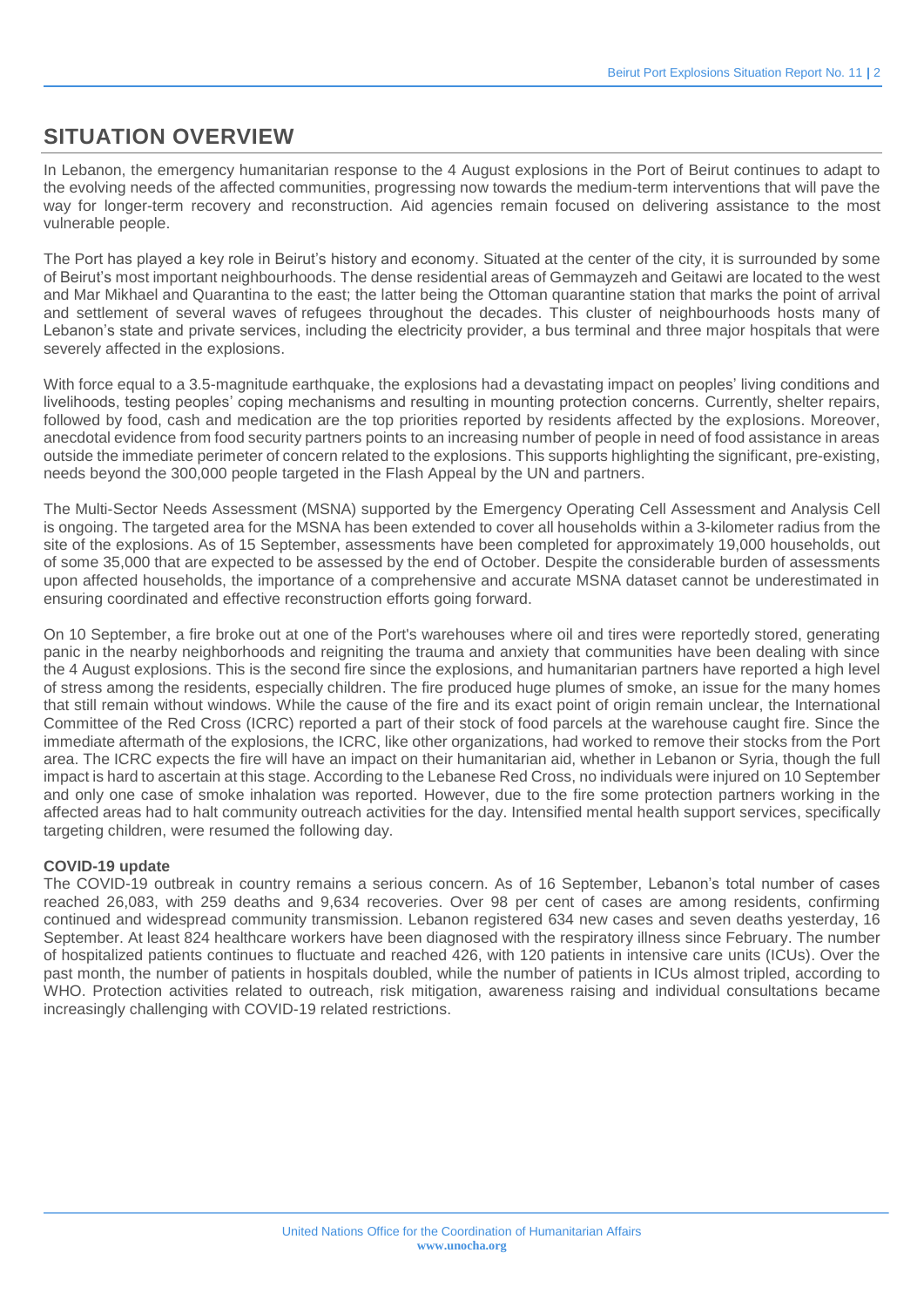

An outbreak in Lebanon's largest detention center, Roumieh Central Prison – with over 100 cases detected among detainees and guards – is being closely monitored. A number of partners, including WHO and the ICRC, upgraded the infrastructure for improved hygiene and created an isolation ward for detainees' medical care.

*The updated COVID-19 Lebanon Emergency Appeal (LEA) was launched on 17 July, following the July update of the UNcoordinated COVID-19 Global Humanitarian Response Plan, appealing for over \$10 billion. The LEA received \$46.6 million (27 per cent) against the \$170.8 million amount requested for Priorities 1, 2 and 4, as of 30 June. The LEA consists of four Priorities: 1) Supporting Lebanon's health system; 2) Strengthening the engagement of, and communication with, communities; 3) Ensuring uninterrupted delivery of critical assistance and services to the most vulnerable communities affected by the Syria crisis, as covered by the Lebanese Crisis Response Plan 2017-2020 (LCRP); and 4) Supporting the vulnerable populations groups affected by the economic crisis and COVID-19 outbreak.*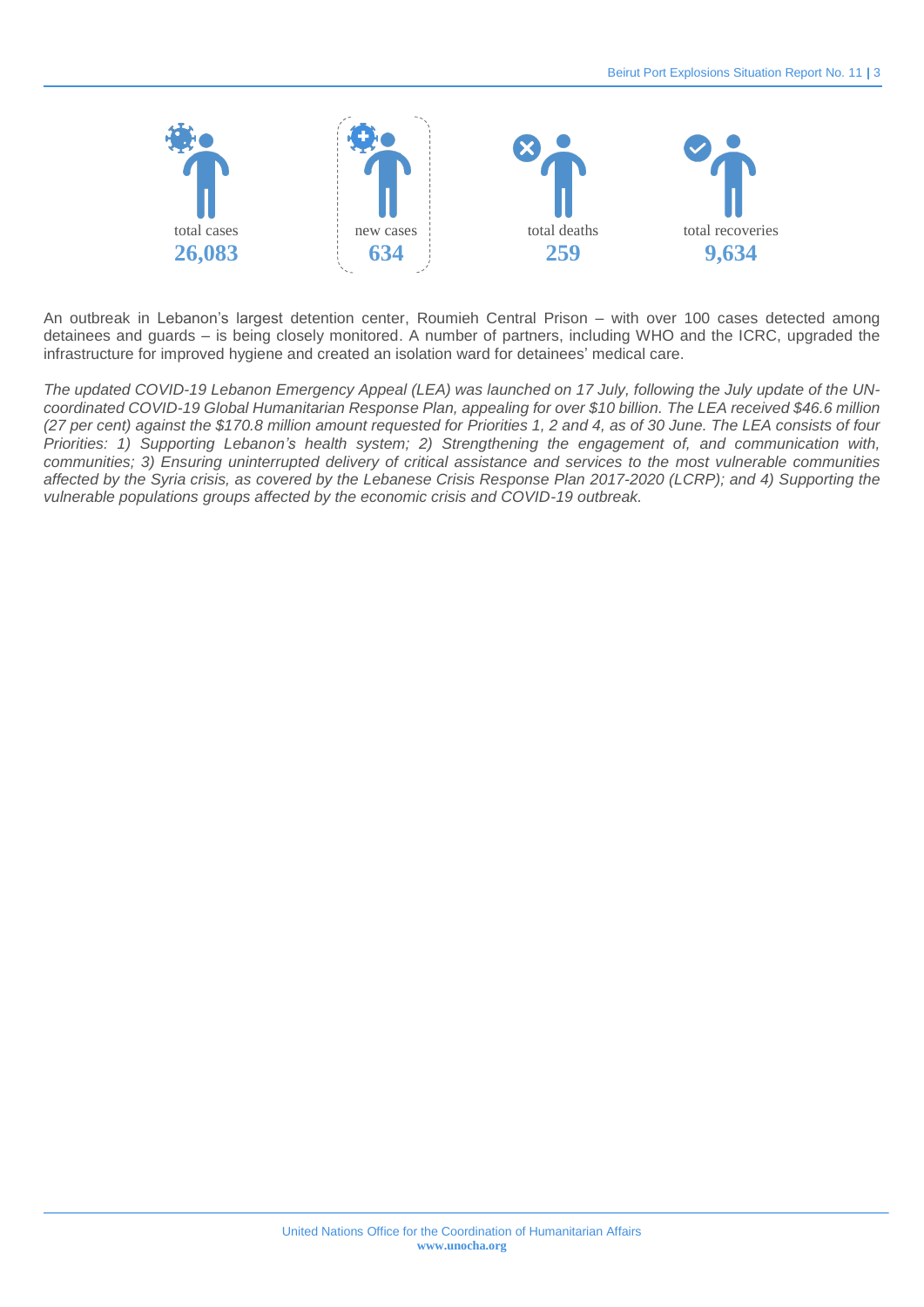## **FUNDING**

The UN-coordinated response to the Beirut Port explosions, through the Flash Appeal issued on 14 August, is seeking US\$344.5 million to address the immediate life-saving needs for three months. Funding towards 117 projects, targeting 300,000 people in need, is being tracked on the [Financial Tracking Service](https://fts.unocha.org/appeals/1009/summary) (FTS). The FTS records all reported humanitarian contributions, and provides updated information on the total amount of funding and resource gaps. More information about the FTS can be found [here.](https://fts.unocha.org/content/faqs-all-funding)

Funding continues to be urgently needed, with the Lebanon Flash Appeal funded at just over 17 per cent. Overall, the loss of livelihoods compounded by the current COVID-19 outbreak and economic crisis has created an urgent need for continued life-saving assistance in terms of protection, food, nutrition, shelter and health support. All these areas of work and sectors remain significantly under-funded. Sustained, timely and predictable funding is required to continue targeted humanitarian interventions, and their scale-up, for the most vulnerable and to prevent the situation from worsening. Donors are encouraged to prioritize funding to projects within the Flash Appeal to ensure alignment with sector priorities, enhance coordination, reduce duplication and enable the tracking of funds.

Beyond humanitarian assistance, Lebanon will also require substantial and long-term assistance to support economic reform, recovery and reconstruction. Some of the UN and partners are already actively linking their interventions to development frameworks, including the World Bank, EU and UN Reform, Recovery and Reconstruction Framework (3RF), a critical step in the transition from immediate humanitarian programmes to more sustainable interventions and support.



### **Received funding by sector**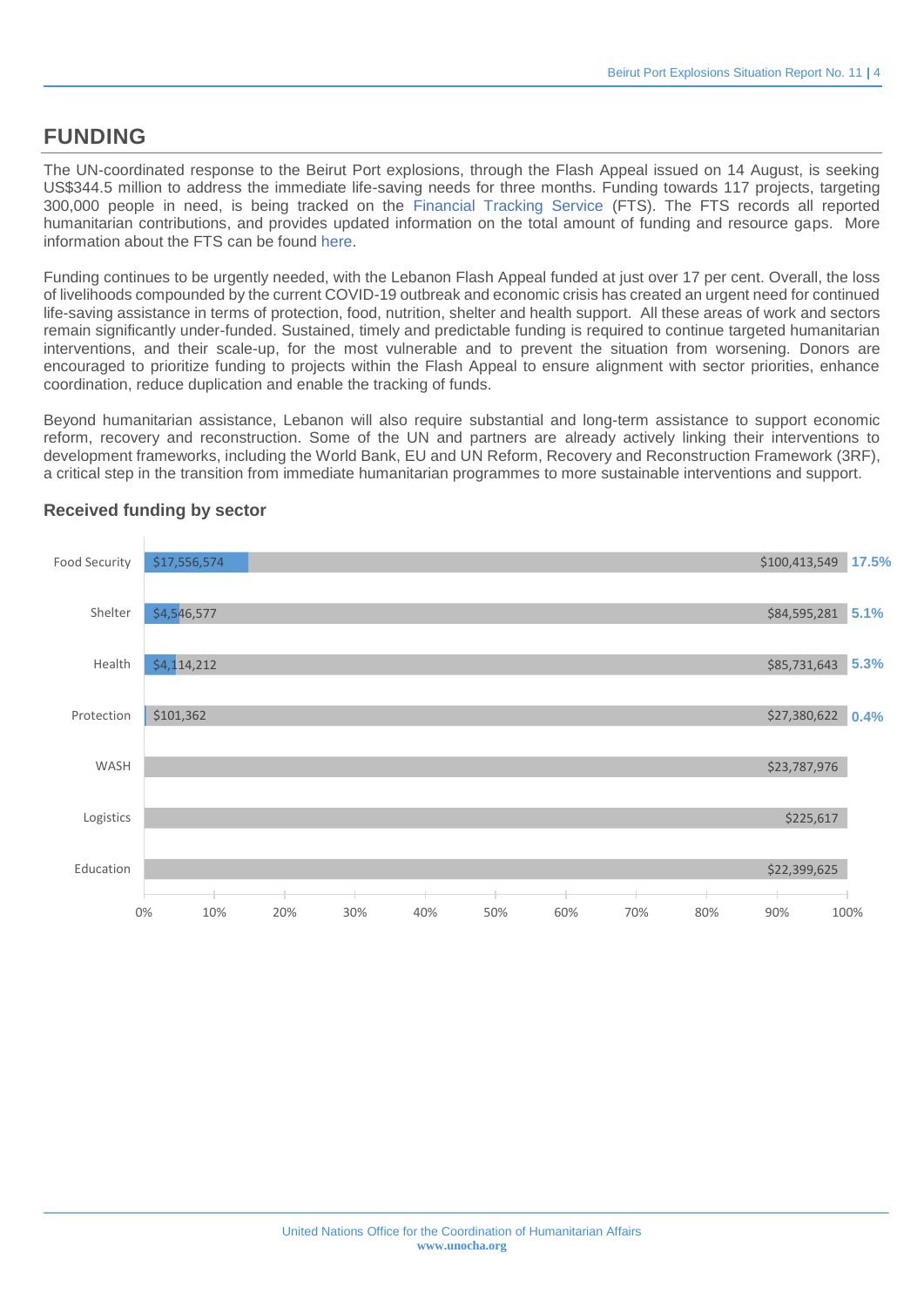## **HUMANITARIAN RESPONSE**

## **Protection**

### **Needs:**

- A recent child protection and psychosocial support (PSS) needs assessment conducted by Terre des Hommes found that 47 per cent of the surveyed families – 305 households – were already dealing with challenges and specific vulnerabilities prior to the explosions. Eighty-seven per cent of children are reportedly in need of individual PSS, with needs found to be significantly higher among the Syrian refugee population (78 per cent) compared with the Lebanese population (43 per cent). Also, 6 per cent of respondents reported new disabilities, either temporary or permanent, within their family as a result of the explosions.
- Incidents such as the 10 September fire at one of the Port's warehouses can further exacerbate stress levels among Beirut residents as well as increase a general feeling of lack of safety, especially those in the most affected areas.
- Incidents of tensions and hostilities against Syrian refugees were reported in some neighbourhoods, including Quarantina. For example, partners have received anecdotal reports with regards to refugees being prevented from accessing distributions, or with regards to distribution only targeting Lebanese nationals.

### **Response:**

 Protection partners are continuing to use structured assessments, community outreach and referrals to identify and reach out to men, women, girls and boys with specific needs.

In the reporting period, protection partners reached:



individuals with protection, gender-based violence (GBV) outreach and riskmitigation activities



individuals with communitybased child protection activities



individuals with GBV services



**800**  individuals with mental health psychosocial support

services (MHPSS)



assistance and representation





individuals with 503 PSS kits (World Vision International)



individuals with counseling, legal individuals with specific needs with counseling, case management and specialized support



individuals with protection or emergency cash

*N.B. These figures are not necessarily representative of the entirety of the protection response on the ground.*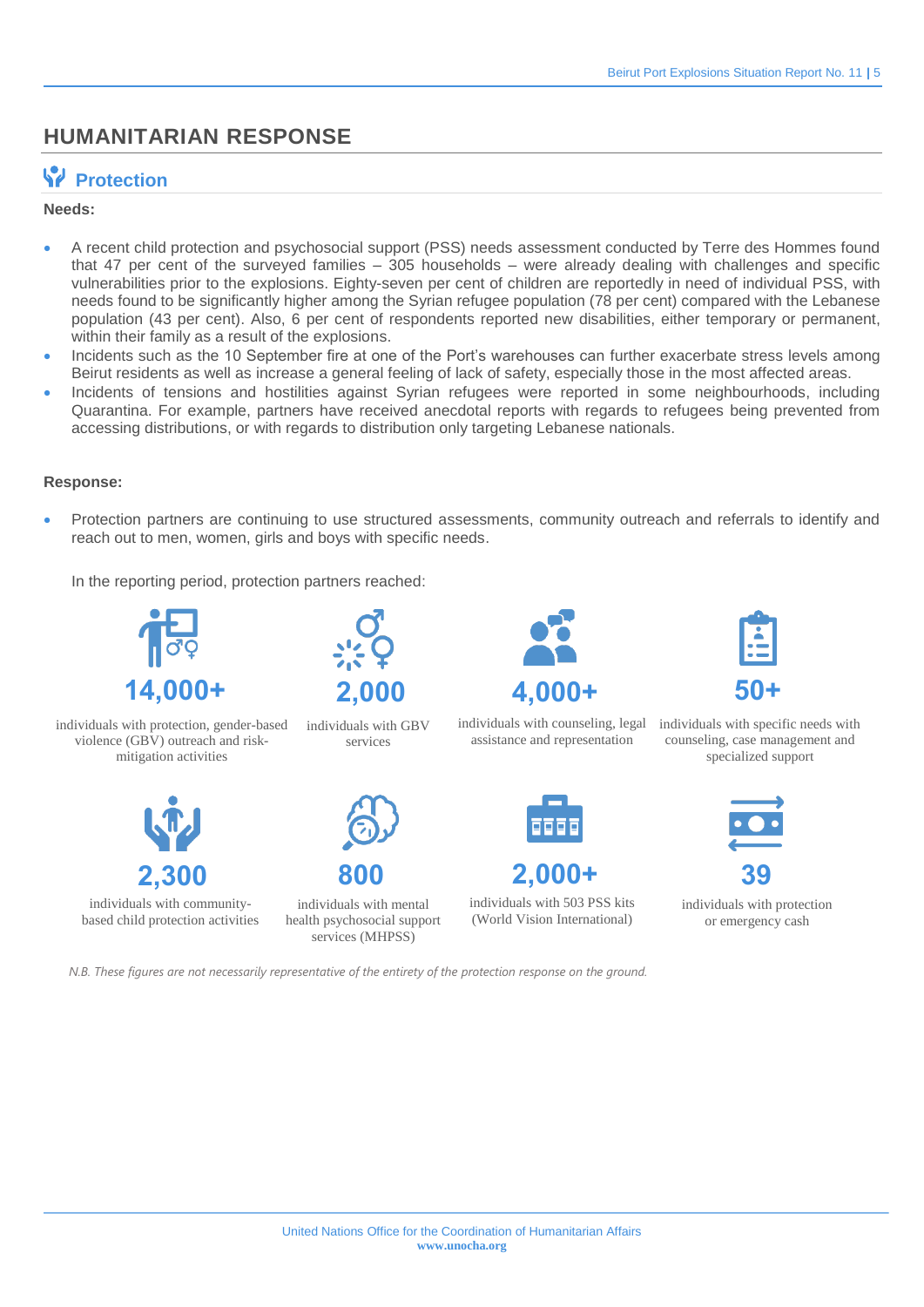## **Example 2** Food Security

#### **Response:**

- Food assistance continues, mainly through community kitchens; currently supported by the Maher Social Foundation, the International Orthodox Christian Charities (IOCC) and Preemptive Love. Partners continue to reach the most vulnerable households, including the elderly, in Achrafieh and Bourj Hammoud.
- Save the Children International, the International Rescue Committee (IRC) and Tearfund are supporting some multipurpose cash-based assistance (MPCA), thus far reaching 1,120 households in Achrafieh, Bourj Hammoud and Rmeil. In the coming weeks, numerous partners have plans to scale up the MPCA.
- Food security partners have started scaling-up their resilience-building activities. IRC, Welthungerhilfe (WHH) and the Lebanese Organization for Studies and Training (LOST) also started implementing projects in support of micro, small and medium enterprises (MSMEs): 195 MSMEs have been mainly supported with rehabilitation works.
- Under the Nutrition Task Force (NTF), and during the reporting period, nutrition partners provided counselling to 826 pregnant and lactating women (PLW) in need of pre-natal, breastfeeding and infant and young child feeding (IYCF) practices. UNICEF, the Makhzoumi Foundation and IOCC provided counselling to 4,088 women in need as of 14 September. IOCC conducted a second IYCF workshop on 10 September for the formula milk providers to inform on the importance of breastfeeding and provide nutrition support in line with the Operational Guidance on IYCF in Emergencies. Also, UNICEF trained 70 participants on IYCF practices.
- The National IYFC hotline (+961 70 231 739), coordinated by IOCC, is operational since last week, providing support on IYCF and related issues.

### **Partners**

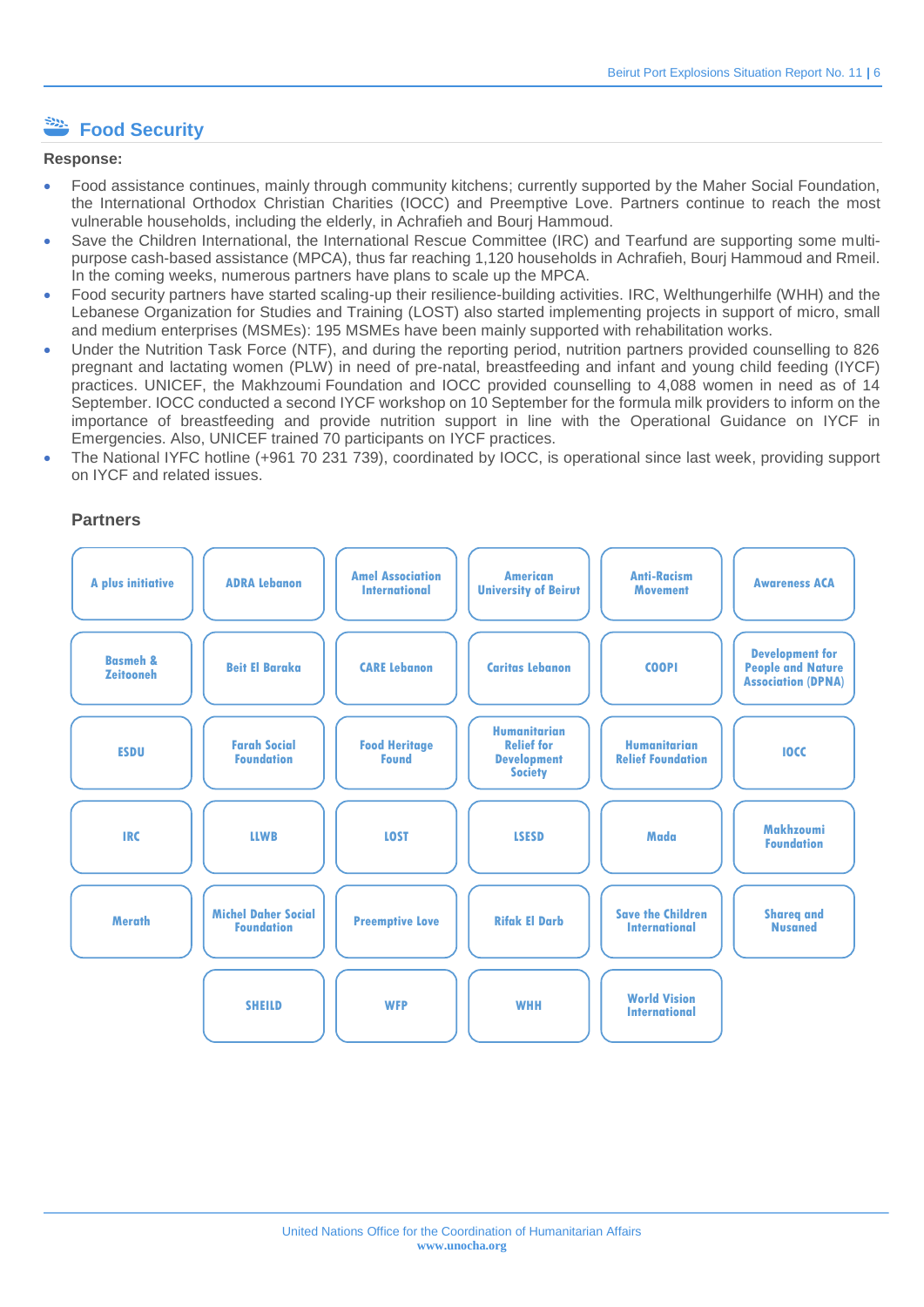## **Health**

### **Needs:**

There are critical needs for both elderly care supplies, and acute and chronic medications for adult patients.

### **Response:**

Primary Health Care, including outreach teams, mobile medical teams (MMTs) and static facilities

 Amel Association International, HelpAge International, International Medical Corps (IMC), Ajialouna and Mercy Corps International provided at least 1,650 consultations (including related to wound and nursing care) to 1,490 persons through four MMTs, one outreach team and one static facility in Quarantina, Bourj Hammoud, Mar Mikhael and Aisha Bakar.

### Sexual reproductive health (SRH), GBV, and mental health and psychosocial support services (MHPSS)

 Teams from UNFPA, Médecins du Monde (MdM) and IMC provided psychosocial support services, including psychological first aid (PFA), to 321 individuals – reaching a total of 2,218 persons since the beginning of the response. UNFPA and IMC supported SRH and GBV interventions for 485 women and girls; reaching a total of 1,316 so far. MdM also provided 32 mental health awareness sessions to 278 individuals at the Rafic Hariri University Hospital's (RHUH) community mental health center. Additionally, the Institute for Development, Research, Advocacy and Applied Care (IDRAAC) and Relief International provided MHPSS and other types of specialized mental health services through hotlines and static sites, while the Imam Sadr Foundation and the National Mental Health Programme provided online PFA training to 58 front-line workers.

### Distribution of medicines, supplies, equipment and personal protective equipment (PPE)

 As part of SRH and GBV awareness, IOCC, UNFPA and partners distributed 1,141 dignity kits to women and girls, with 24,348 kits distributed since the beginning of the response. IMC distributed 1,676 hygiene kits. IMC, UNICEF and the Syrian American Medical Society (SAMS) distributed PPE to at least 2,000 individuals, 19 primary healthcare centers, eight hospitals, and three mobile medical units. Relief International, the Union of Relief and Development Association (URDA) and SAMS provided medicines and medical supplies to five hospitals (Sacre Coeur Hospital, Saint George Hospital, RHUH, Notre Dame University Hospital, and Makassed General Hospital) and Dispensaire Medico-Social Bourj Hammoud.

### COVID-19 awareness raising

 MdM conducted COVID-19 awareness sessions for 192 persons in Quarantina. Since the beginning of the response, 264 persons were reached by these sessions.

### **Assessments**

WHO supported a 4-week mission in September led by Public Health England (PHE) to develop a plan for addressing environmental public health issues. Recommendations by the PHE experts are being finalized, alongside a detailed action plan that will be developed with the multi-stakeholder Environmental Public Health Working Group established in response to the explosions. Some guidance and recommendations on post-explosion management are available here [\(EN](http://www.emro.who.int/images/stories/lebanon/post-explosion-management.pdf?ua=1) / [AR\)](http://www.emro.who.int/images/stories/lebanon/post-explosion-management-ar.pdf?ua=1).